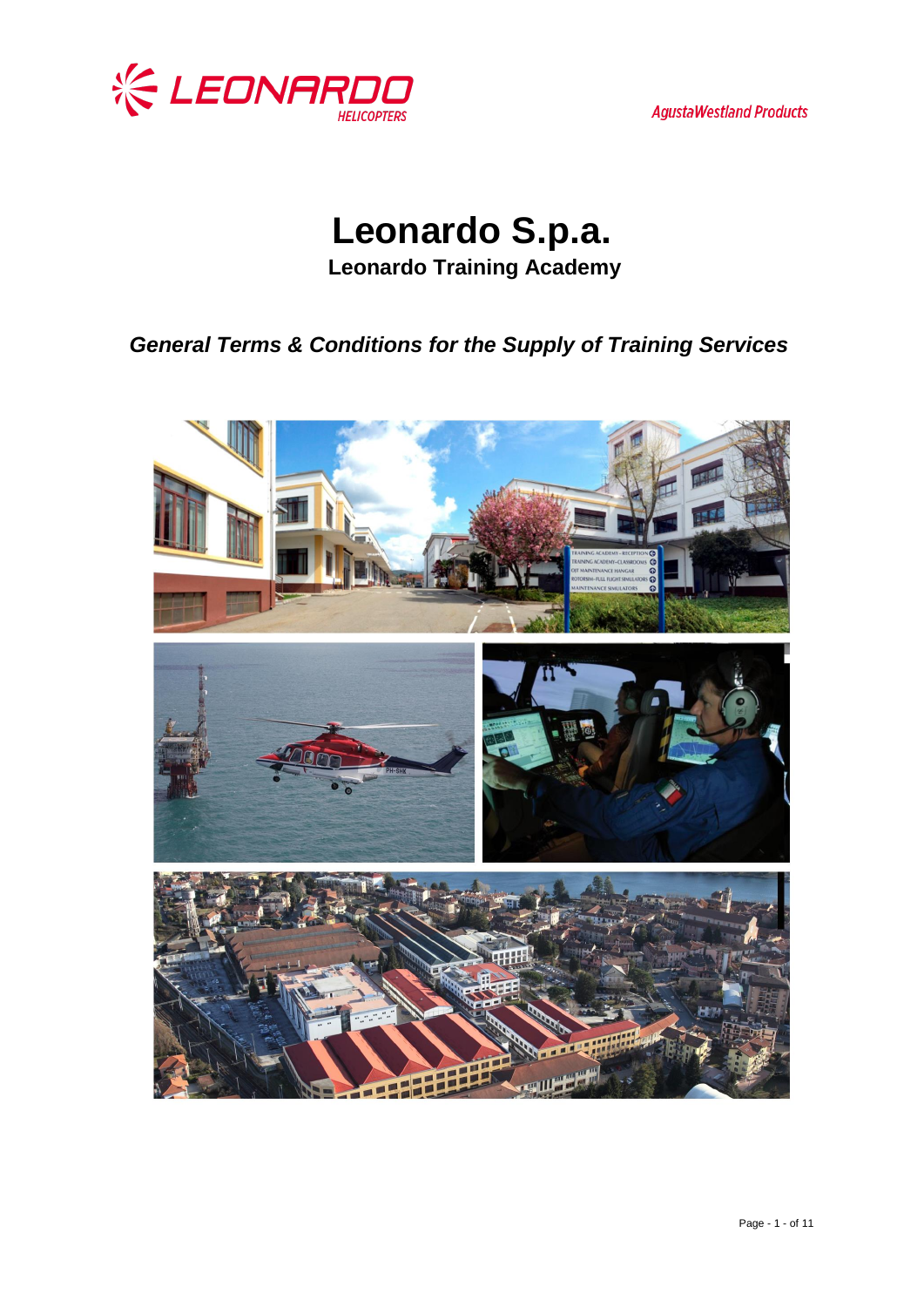

## **1. General Terms and Conditions for the supply of Training Services**

- 1.1 Unless otherwise specified in the Proposal (hereinafter referred to as "Proposal") issued by Leonardo S.p.a., acting through Leonardo Training Academy organization (LTA), the supply of Training Services is subject to the terms and conditions hereunder. The Proposal and terms and conditions herein constitute the entire agreement between the parties and shall supersede any prior communications or representations between the parties, including any other provisions set forth in any other document issued by the Client to LTA concurrently or subsequently to the signature of the Proposal Acknowledgement.
	- a) Unless otherwise specified in the Proposal, simulated flight training will be operated by Rotorsim Srl, a joint venture between CAE Aviation Training B.V. and LEONARDO S.p.a., having its registered office in Via Indipendenza, 2 – 21018 Sesto Calende (VA), Italy.
	- b) On Ground, Simulator flight and in flight training may take place at any other Leonardo S.p.a authorised helicopter training facilities or at Client"s facilities.

The terms hereunder shall have the following meanings for all purposes of these GENERAL TERMS AND CONDITIONS.

| Leonardo Training Academy or LTA: | means the Leonardo S.p.a. helicopters training organization whose facilities are located<br>in Sesto Calende, Via Indipendenza, 2 - 21018 Sesto Calende, (VA), Italy.                                                                                          |
|-----------------------------------|----------------------------------------------------------------------------------------------------------------------------------------------------------------------------------------------------------------------------------------------------------------|
| LTA Providers:                    | means any organization/company other than LTA identified in the Proposal, as the case<br>may be, delivering Training Services to Client.                                                                                                                       |
| Trainee (s):                      | Any participant or participants qualified to receive Training Service provided by LTA                                                                                                                                                                          |
| Training Course(s):               | means the selected Training Service(s) as detailed in the Proposal.                                                                                                                                                                                            |
| <b>Training Material:</b>         | Any supporting material, documentation and training aid provided during the Training<br>Services, including, but not limited to, training manual, syllabus, presentation and any<br>other reference material used during the training courses.                 |
| Training Service(s):              | means on ground and in flight training, simulated flight training and any other available<br>LTA additional training course and on site training service, specifically requested by the<br>Client, as listed in the Course Catalogue page of the LTA web site. |
| Pre Arrival Information:          | a set of instructions relevant to the Trainees for joining the relevant training course,<br>including administrative and logistics information to be sent in advance (i.e. 6 weeks<br>before the training course start date) by LTA to the Client.             |
| Prerequisites:                    | the minimum qualifications required to a Trainee to commence participation on<br>designated Training Services as described in the applicable regulation, LTA 's and/or<br>Subcontractor's Proposal.                                                            |

## **2. Location**

2.1 All Training Services may be held at the LTA, or at any other LTA Providers, as detailed in the Proposal.

2.2 On site training service at Client premises is subject to specific requirement to be mutually agreed in advance.

2.3 For further details and information please contact your Training Account Manager or your regional Training Academy, full details of your point of contacts are indicated in clause 21 of this document.

## **3. Language**

- 3.1 Training Service and classrooms texts will be conducted in English language. Therefore students shall have a good command of the English language (ICAO level 4 or equivalent), both written and spoken. If translation is required, the Client shall plan with LTA as soon as possible (at least six months in advance) the availability of a dedicated course with translator for each course. LTA does not guarantee that it will be possible to organize a dedicated course with translator in the time frame required by the Client. In case of dedicated course with translator, an additional fee will be applied and the duration of the Training Course may vary.
- 3.2 Due to the terminology and peculiarity of matters imparted at the Training Service, LTA reserves the right to evaluate the adequacy of a translator chosen by the Client before commencing any Training Service.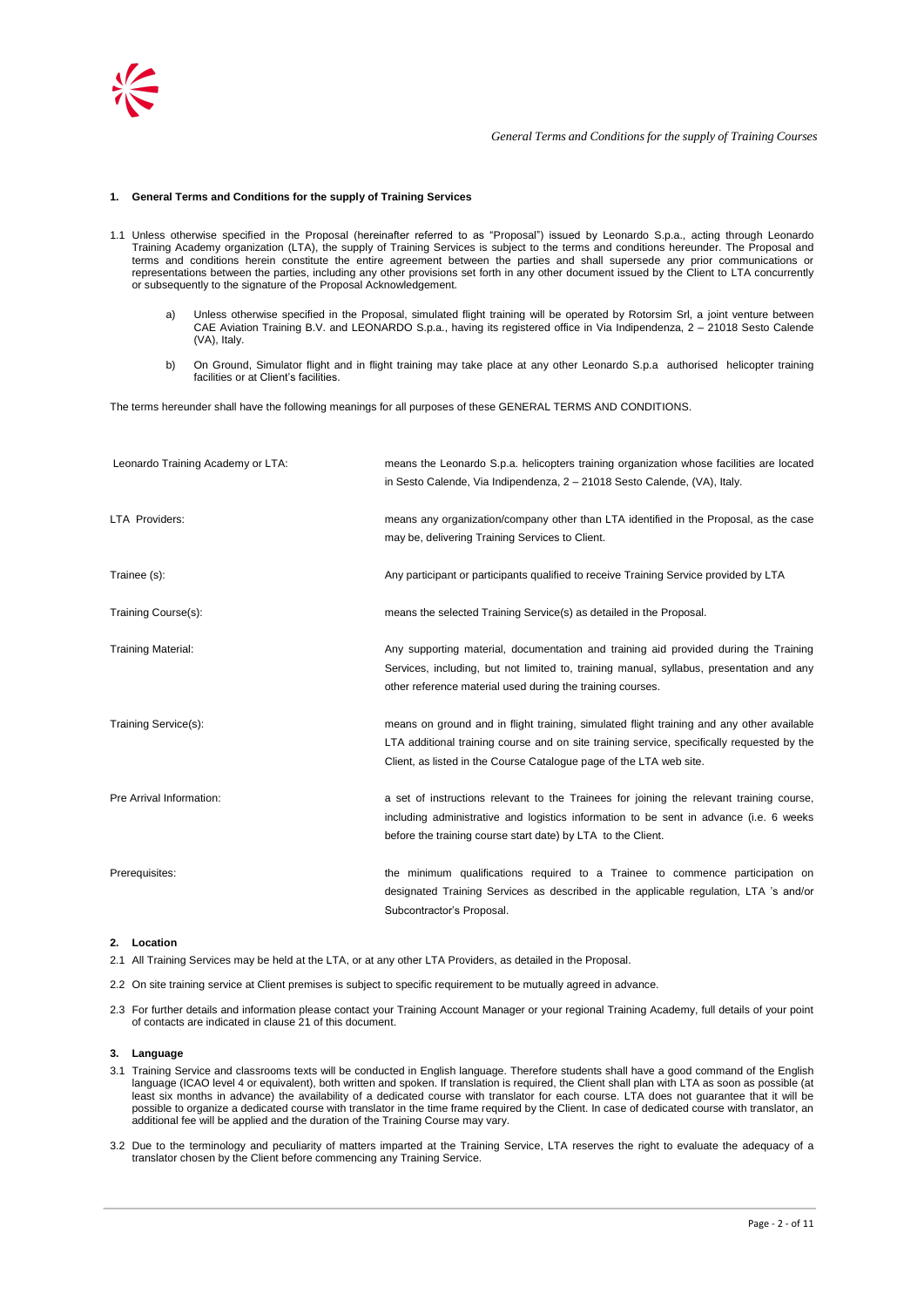

## **4. Training Services confirmation**

- 4.1 Training Service (including simulated flight training) will be provided upon LTA"s receipt of **Proposal Acknowledgment** duly signed along with full (100%) payment within the validity period therein.
- 4.2 The Proposal shall be deemed accepted upon receipt of the Proposal Acknowledgement Form duly signed by the Client within the validity period of the Proposal.
- 4.3 The Proposal, once accepted, shall be exclusively amended in writing and the Client shall sign and send to LTA the relevant Proposal Amendment Acknowledgment (**Enclosure 1**) subject to the provision in section 5.1 herein.
- 4.4 The above documentation shall be sent to the same email address from which the Client has received the economic proposal, either by mail to – LTA , Via Indipendenza 2, 21018 - Sesto Calende, (VA), Italy, or by fax +39 0331 915145.
- 4.5 Before the expiry date of the Proposal but anyway not later than six (6) weeks as of the selected Training Courses start date, the Client shall<br>register on the LTA Customer Training Website, http://www.leonardocompany. register on the LTA Customer Training Website, [http://www.leonardocompany.com/customer-support/elicotteri](http://www.leonardocompany.com/customer-support/elicotteri-helicopter/customer_portals/my-training)[helicopter/customer\\_portals/my-training](http://www.leonardocompany.com/customer-support/elicotteri-helicopter/customer_portals/my-training) fill in the Pilot Biodata Form and/or Technician Biodata Form, as applicable, and enrol in the specific courses. Please refer to the Pre Arrival Information that will be sent from Training Operation Planning department for more detailed information about how to complete this procedure.

Copy of the Piloting License, Medical, Picture and ICAO Level for Pilots and copy of the Maintenance License and English Level as applicable for Engineers, shall be provided through the said Website, trainees shall carry original of their License with them for the course.

4.6 For pilot services such as flight on Client"s Helicopter at Client"s site refer to clause 17.

#### **5. Amendment, cancellation and participant substitution**

- 5.1 After acceptance of the Proposal as per the term of section 4.2 above, any modification or amendment of such Proposal is permitted no later than 6 (six) weeks before the start date of the related Training Course. The Client shall return to LTA the Proposal Amendment Acknowledgement form duly signed (**Enclosure 1**).
- 5.2 If the Client intends to cancel the relevant Training Course, the Client shall act in accordance with section 5.1 above. Should the cancellation be notified to LTA beyond that period of time as indicated in section 5.1 above, then Client will be charged for the entire amount of the relevant Training Course.
- 5.3 The Client hereby recognizes and accepts that in case of "No Show" at the Training Course start date the Client shall pay the full price of the Training Course unless in case of the occurrence of the following events:
	- natural disasters;
	- epidemics;
	- war, hostilities, terrorism attack, sabotage;
	- Accidents (i.e. illness followed by copy of medical certificate).
- 5.4 The Client is entitled to substitute a participant with another suitable participant, who satisfies pre-requisites, provided that LTA being notified by the Client at least 2 (two) weeks before the Training Course start date, providing that this is technically possible (e.g. there is a clearance from the Transportation Security Administration ("TSA"). In such a case substitution shall be on neutral costs basis for the Client. Any communication to this effect shall be forwarded to the Training Operations Planning at the following e-mail address: [TrainingOperationsPlanning.mbx.AW@leonardocompany.com](mailto:TrainingOperationsPlanning.mbx.AW@leonardocompany.com)

#### **6. Invitation Letter**

- 6.1 Subject to LTA receiving Acknowledgment of Proposal and full (100%) payment as per section 4.1 above, LTA will send to Client participating to the relevant Training Service in Italy, an Invitation Letter for VISA purposes.
- 6.2 The Client shall send to LTA the Invitation Letter Request which shall include the following details and documentation:
	- title of the Training Course selected;
	- Training Course start date;
	- participants full name, organization job tile, date and birth-place;
	- passport number / issue and expiry date; fax number and mail address;
	- date of arrival to/in and departure from Italy;
	- evidence of the bank transfer by means of which the Client has effected payment as specified in section 4.1 above.
- 6.3 Delays in arriving at the place where the selected Training Course will be held due to VISA problems bring about the cancellation of the Training Course concerned and LTA shall be entitled to withhold the payment.
	- LTAwill take care of informing the Embassy concerned about the fact that the participant cannot participate at the Training Course and the VISA will be revoked accordingly.

For further details and information please contact

[hospitality.training.AW@leonardocompany.com](mailto:hospitality.training.AW@leonardocompany.com)

6.4 All Client"s Trainees shall have with her/him a current and valid passport, VISA and applicable license, ready for presentation upon arrival at the training facilities.

#### **7. Payment**

- 7.1 Client shall pay in full (100%) no later than the validity period of the Proposal, unless otherwise agreed in writing. A copy of the wire transfer shall be sent to LTA in advance of the selected Training Course start date.
- 7.2 Trainees are required to present copy of payment proof on their arrival to LTA.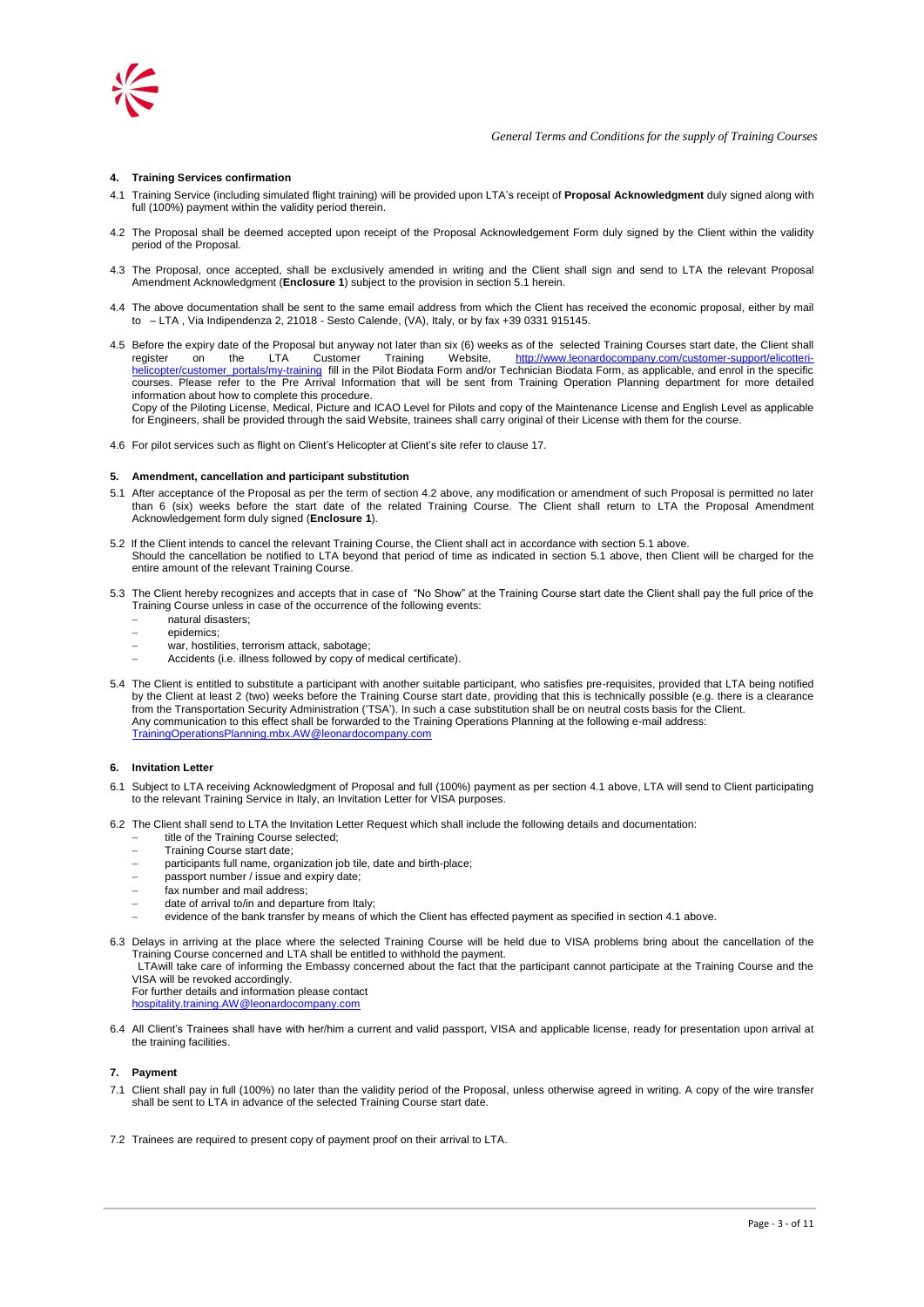

- 7.3 Should a Training Service need to be extended for reasons relevant to Client delays other than those stated in Article 5.3, the extra costs incurred by LTA will be recharged to the Client.
- 7.4 All expenses incurred by LTA on behalf of the Client which are not specified in the proposal, shall be either paid by the Client or recharged to The Client in accordance with the payment terms of this Proposal.
- 7.5 The Proposal will include the following Training Services fees:
	- tuition at the LTA facilities;
	- Training Service material used during the Training and relevant documentation as applicable;
	- Lunches if Training Service are performed at the LTA facilities during working hours;

Training Course fees do not include (unless otherwise specified in writing) as follows:

- tax fees;
- Any agents' charges, foreign correspondents' charges or other indirect costs incurred in connection with transactions undertaken by the Client to effect payment
- all students" expenses related to the selected Training Service;
- travel expenses to/from home Country;
- daily travel to/from hotel and LTA facilities;
- any accommodation expenses;
- personal and medical insurance coverage, including Ground and Flight Risks of the Client personnel;
- .<br>VAT if an where applicable;
- Flight operation fees and landing/airspace fees and charges additional to the LTA services as specified in article 17 herein.
- 7.6 The Client hereby acknowledged that LTA is not responsible for paying any other expenses incurred by the Trainees, i.e. airfare, medical or hotel charges.

Special rate for hotels in the local area in Sesto Calende is available upon request. For further details and information please contact: [hospitality.training.AW@leonardocompany.com](mailto:hospitality.training.AW@leonardocompany.com)

7.7 In case at the end of the Training Course the student has not reached the required preparation to attend the examinations, additional sessions can be proposed. In this case, extra time required for the preparation before the final examination will be charged separately. Additionally, should the Client personnel do not achieve the required standard at the end of the ground course hours/weeks allocated, LTA, at its sole discretion, will reserve the right to exclude the Client personnel from the remaining part of the courses, in such a case, the course will be accounted as fully used by the Client and LTA will not recognize any partial credit for the part of the course not used by the Client personnel.

LTA has the right to terminate the training for any Trainee at any time during a course according to the failure policy as defined in the applicable Exposition Manuals (e.g. disciplinary or safety reasons, underperformance etc.).

7.8 Payments shall be effected by wire transfer to:

## **LEONARDO S.p.a.**

**Leonardo Training Academy** Banca Popolare di Milano, Via Verdi 8, 21013 Gallarate, ABI 05584 CAB 50240 Bank Account 25873 BIC CODE: BPM IIT MM 111 Euro Iban Code: IT73W0558450240000000025873 Usd Iban Code: IT02N0558450240CCDUS0025873

**Description of Payment**: number LTA Training Proposal or Invoice

- 7.9 Alternatively, the Client may elect to pay the fees with Credit Card (in this case please fill the **Enclosure 2**. with Credit Card details), cash (up to EUR 999,99) or cheque on the start date of the relevant Training Course.
- 7.10In the event the Client is not able to pay the advance payment and final balance by wire transfer as per section 7.3 above due to the short timescales of an issue of a Proposal, it will be necessary for the Client to effect full payments of the selected Training Course on arrival at LTA facilities in Sesto Calende or give evidence of the wire transfer prior to course starting.
- 7.11The Client acknowledges and accepts that it is not entitled to participate to the selected Training Course unless relevant payments have been received by LTA in due time.

### **8. Invoice**

- 8.1 In order to allow LTA to issue relevant invoice for the Training Course the Client shall provide LTA with the following information to be included in the Proposal Acknowledgement:
	- Client business name and registered office;
	- Name of the Client;
	- Invoice addressee;
	- Client address;
	- P.IVA (or Codice Fiscale for Italian Clients) or;
	- VAT number, if Client is an EU Member or registered in EU for VAT purposes (or EORI for UK, CNPJ for Brazil or Fiscal Code for extra EU Members)
- 8.2 The above mentioned details are necessary to ensure that Clients" payments be appropriately allocated. An additional fee will be applied in case of request of any invoice re-issuing due to a change in the original heading. Client may request an electronic copy of the invoice by sending an e-mail to the appropriate point of contact, as detailed in clause 21 of this document.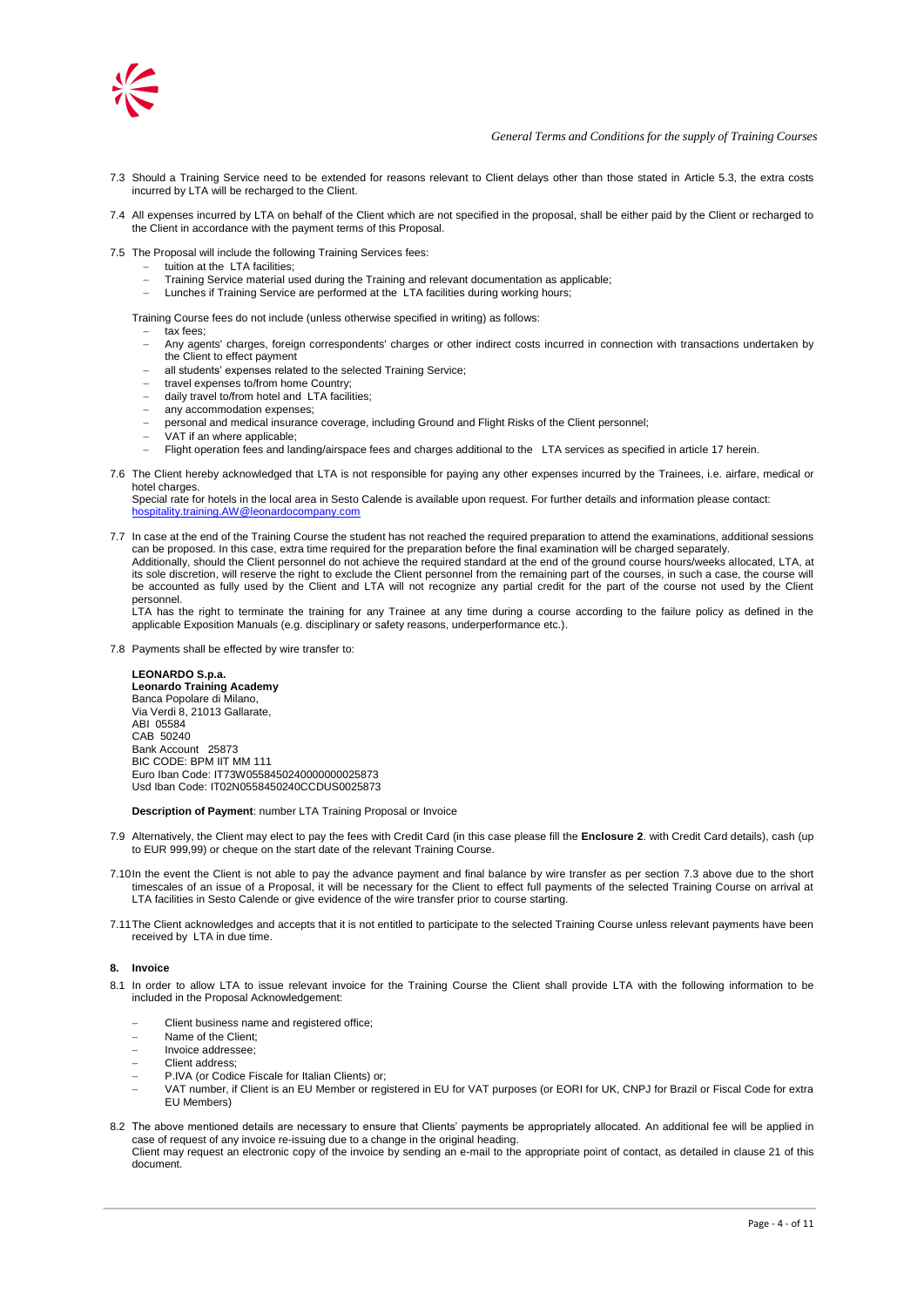

## **9. In flight training liability and insurance covers**

- 9.1 In case of in flight training on the Client"s HELICOPTER, the Client during the entire duration of the in flight Training Service, at its sole expenses, shall procure and maintain in full force with a leading Insurance Company, the following insurance policies:
	- **HELICOPTER LIABILITY INSURANCE** (including passengers liability and war and allied perils risks) for bodily injury and property damage arising from the Training activity for in the minimum limit of € 30.000.000 or equivalent in other currencies any one occurrence/ HELICOPTER

LTATraining Providers, their officers, directors, employees, agents, the pilot and its training services suppliers are to be named as Additional Insured in the insurance policy.

 **HELICOPTER HULL ALL RISKS INSURANCE** (ground and in flight), including War and allied perils risks, for the value of the HELICOPTER.

This policy must include the waiver of subrogation against Leonardo S.p.a., LTA Providers, their officers, directors, employees, agents, the pilot and its training services suppliers.

- **PERSONAL ACCIDENT INSURANCE** for its pilots and passengers. This policy must include the waiver of subrogation against Leonardo S.p.a., LTA Providers, their officers, directors, employees, agents, the pilot and its training services suppliers.
- 9.2 An insurance certificate evidencing compliance with the forgoing section 9.1 shall be submitted by the Client to LTA at least 15 (fifteen) days before starting the in flight Training Service, as per attached draft (**Enclosure 3**).
- 9.3 Client shall also undertake to relieve, LTA Providers, their officers, directors, employees, agents, the pilot and their training services suppliers from any damage or claims that may arise from the activity connected with the on ground, in flight and/or simulated flight Training Course, as the case may be, including any accident to the helicopter and/or damages, bodily injury or death to any third party.

### **10. Force Majeure**

- 10.1LTA is not responsible nor liable for any loss or damage as a result of substitutions, alternations, postponements, or cancellations of Training Service due to causes beyond its control including, without limitation, acts of God, natural disaster, epidemic, sabotages, accidents, national strike, labour dispute, terrorism or hostilities.
	- Details about the Training Course programme may be subject to change due to such unforeseen circumstances. If any modification to the Training Course Programme is implemented by LTA, enrolled participants will be notified before commencements and during the relevant Training Course in due time.
- 10.2Should any circumstances arise whereby through no deliberate fault of LTA it fails to provide to the Client any service contemplated by the Proposal for reasons other than those referred to in paragraph 5.3, then LTA"s liability to Client and/or Trainee shall be limited to grant to Client and/or Trainee (at no additional cost) the use of the Training Services and/or facilities on alternative dates convenient to the Customer and/or Trainee when they might be available for such use.

### **11. Certificate**

- 11.1Except for "Dry" simulator hours, the LTA will issue the "Certificate of Training" upon satisfactory completion of the relevant Training Course.
	- Should LTA not be in the position to issue the hard copy of the above mentioned document, the LTA will send the hard copy of the Certificate by Express Courier, providing that the Client communicate to LTA the following information:
		- $\checkmark$  Name of the Client;
		- $\checkmark$  Client address:
		- $\checkmark$  Client phone number;
		- $\checkmark$  Client email address

Students not achieving the required Standards or not meeting the entry pre-requisites will be provided with a Certificate of Attendance. In case of loss of the "Certificate of Training" by Client, a hard copy of it may be required, at a 100,00 EUR fee for each copy, to LTA by sending a written request to relevant point of contact (please see clause 21 of this document for full details).

- 11.2LTA does not guarantee that after receipt of the on ground and/or in flight Training Service (including simulated flight training) that the selected participant of the Client will achieve the necessary proficiency to qualify for any license, certificate or rating issued by a regulatory or government authority, LTA shall not be responsible for the competence of any person trained.
- 11.3Regarding the on ground and in flight Training Service (including simulated flight training) Client waives any express or implied warranties arising from course of dealing, usage of trade, fitness for any intended purpose or merchantability.

#### **12. Indemnity**

Client hereby agrees to defend, indemnify and hold harmless Leonardo S.p.a. and Rotorsim Srl, their past, present and future parents, subsidiaries, divisions, predecessors, affiliates, controlling persons, shareholders, directors, officers, attorneys, employees, servants, heirs, administrators, successors, assigns, and agents from and against all claims, liabilities, rights, demands, suits, matters, obligations, damages, including but not limited to damage to any aircraft and/or training equipment (including simulators), bodily injury, death or property damage, losses, actions or cause of actions, of every kind and description, in law or equity, whether based in tort, contract, or any other theory of legal recovery, arising out of (a) the negligence or wilful misconduct of Client, its past, present and future parents, subsidiaries, divisions, predecessors, affiliates, controlling persons, shareholders, directors, officers, attorneys, employees, servants, heirs, administrators, successors, assigns, and agents (collectively referred to as "Client Parties") during the performance of Training Services hereunder, and/or (b) incidents or accidents of any nature involving aircraft controlled by or utilized by Client parties. Client agrees that its obligation hereunder shall include reasonable legal fees, costs and disbursements related hereto or incident to establishing the right to indemnification.

LTA shall provide Client with prompt written notice of any claim for which indemnification is sought and details of the basis for the claim. Client shall have the right to select counsel acceptable to LTA and direct the defense of the claim. LTA shall provide reasonable assistance to Client in the defense of the claim.

The provisions of this clause 12 shall survive any expiration, cancellation or termination of any contract issued hereunder.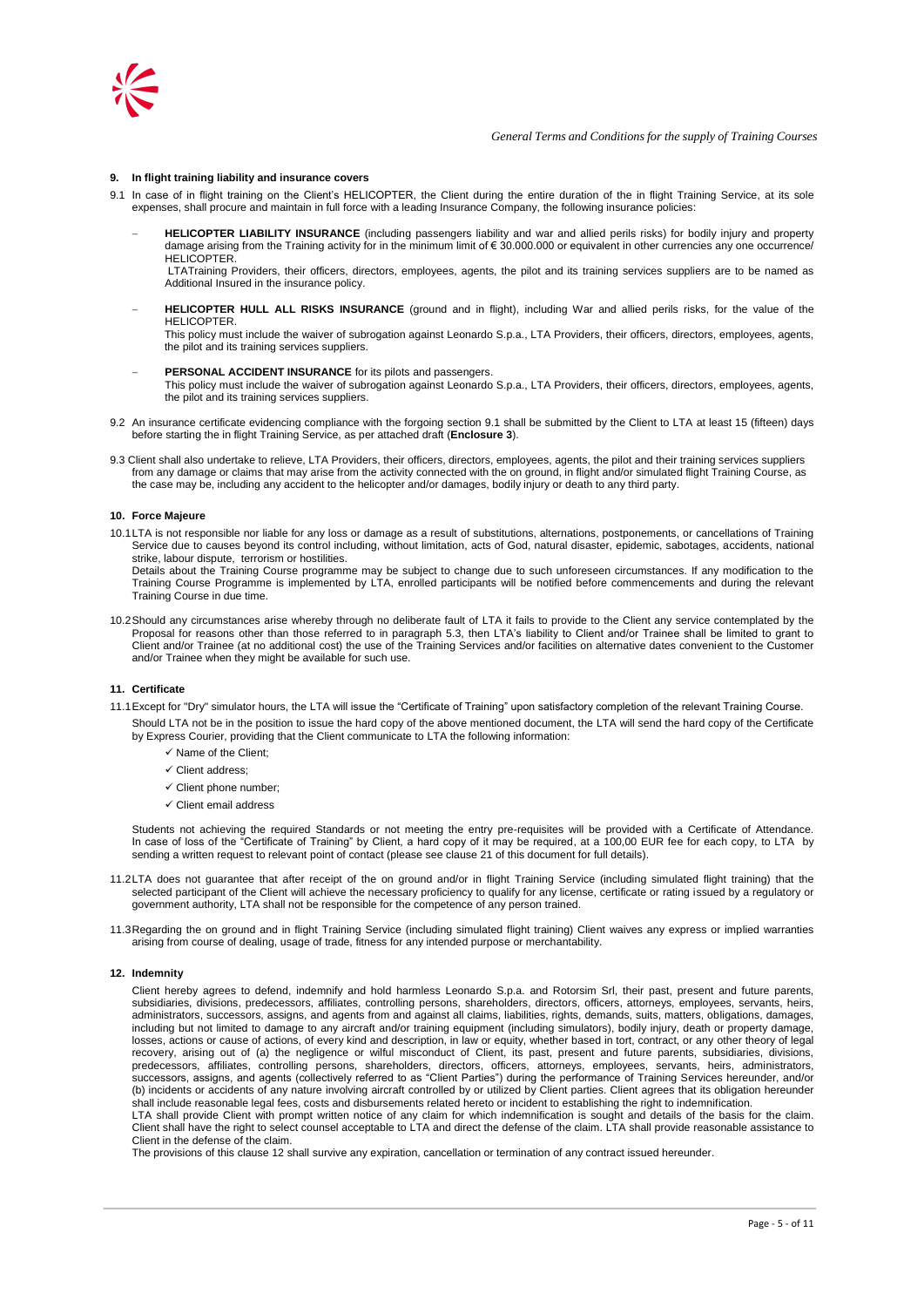

## **13. Training Material**

- 13.1Training Material provided by LTA and/or Rotorsim Srl and/or LTA Training Providers is property of LTA and/or Rotorsim Srl Providers as the case may be, and constitute their own respective intellectual property. Client does not obtain any right of ownership or license to the Training Materials used during the Training Services.
- 13.2Training Material and any supporting material, documentation and training aid provided during the training courses is intended for training purposes only and may therefore only be used for training purposes during the training course(s). It shall not be used for any other activity including, but not limited to, flight operations or aircraft maintenance by the Client and/or his personnel nor it may be copied, distributed to others, or transferred to others for any reason.

### **14. No Consequential Damages.**

TO THE MAXIMUM EXTENT PERMITTED BY THE APPLICABLE LAW, IN NO EVENT SHALL LEONARDO S.p.a., ROTORSIM SRL, BE LIABLE FOR LOSS OF PROFITS, SPECIAL INCIDENTAL, INDIRECT OR CONSEQUENTIAL DAMAGES ARISING OUT OF THE BREACH OF ANY PROVISION OF THIS AGREEMENT.

*POTENTIAL LIABILITY of LEONARDO S.p.a. AND/OR , ROTORSIM SRL TO CLIENT, FOR ANY AND ALL CALIMS IN ANY WAY ARISING FROM OR IN CONNECTION WITH THE SUBJECT MATTER OF THIS AGREEMENT IS LIMITED TO DIRECT DAMAGES IN THAT AMOUNT NOT EXCEEDING IN THE AGGREGATE THE AMOUNT CORRESPONDING TO THE CHARGES ACTUALLY PAID BY CLIENT FOR THE CONCERNED TRAINING COURSE.*

#### **15. Confidentiality**

All information and Training Material (hereinafter referred to as "Confidential Information") obtained from LTA and/or, Rotorsim Srl, including the Proposal, shall be treated as confidential and proprietary of LTA and/or Rotorsim Srl and/or LTA Providers. Clients shall protect and keep such Confidential Information in confidence and not make available or otherwise disclose such Confidential Information to any third party without the prior written consent of LTA and/or Rotorsim Srl, and/or LTA Providers, as the case may be.

### **16. Transportation Security Administration (TSA)**

- 16.1 For FAA License Holders Only:
	- The United States Transportation Security Administration (TSA) screens and grants candidates permission to train at all Federal Aviation Administration (FAA) regulated flight schools. Client"s Personnel are required to complete an application prior to beginning flight training in accordance with 49 U.S.C. 44939 and 49 CFR 1552.
- 16.2 Foreign pilots and non-U.S. citizens/nationals seeking a new initial type rating and pilots requiring recurrent training need to obtain TSA screening and permission to train. Once LTA confirms the training schedule and course details, foreign pilot candidates need to apply on-line at least 60 (sixty) days prior to their

first scheduled full-flight simulator date and perform finger printing. Without evidence of TSA approval, LTA is not allowed to start any kind of FAA FFS/Helicopter training.

## **17. Rules for pilot services on Client's Helicopter**

- 17.1 Flight Activities performed by LTA for circumstances like assisting the Client at their base and/or ferry the Client Helicopter are always intended to be "*Non revenue flights"* as identified by EU-OPS.
- 17.2 Passengers are not allowed on board during this service unless otherwise specified in the Proposal.
- 17.3 LTA pilots must be in command all the times during these services. Notwithstanding Minimum Equipment List and operation Minima as described in the Client"s Operation procedure, the LTA pilot will be the only person responsible for the final decision to dispatch the Client Helicopter for the purpose of the flight to be conducted.

17.4 Fuel Policy, Selection of Heliports, Meteorological Condition and Route Selection will be under the sole decision of the LTA pilot.

- 17.5Unless otherwise specified in the Proposal, fuel, handling and flight planning charges, including any agent necessary to arrange route charges, custom charges, landing fees, airport/state taxes and any other ferry associated (e.g. ATC, Immigration etc.) charges will be either borne by the Client or recharged to the Client by LTA .
- 17.6Helicopter Maintenance: Client shall ensure that the helicopter is maintained and released to service by an organisation appropriately approved/accepted in accordance with EU Commission Regulation (EC) 2042/2003, Part-145, except that pre-flight inspections need not necessarily be carried out by the Part-145 organisation. Helicopter continuing airworthiness requirements needed to comply with those set up in Commission Regulation (EC) No 2042/2003, Part-M.
- 
- 17.7Security requirements: Client shall ensure that the LTA Pilot is properly trained by Client personnel and in accordance with Client"s procedure about relevant requirements of the national security programmes of the State of the registration and/or operation of the Client"s helicopter.
- 17.8Client shall ensure that all the instrument and equipment necessary for the flight are present on board and fully operational, including Emergency and Survival equipment necessary for the particular route (e.g. Floats and/or Life Raft for overwater flight). Any delay or stop due to the absence of the necessary equipment will be charged to the Client at the same hourly rate used to compute the flight (e.g. One hour of delay will be charged as an additional flight hour for a maximum of six (6)n flight hours a day).
- 17.9Unforeseen stop due to adverse weather condition or missing over flight clearances, congested ATC, mechanical problems etc. that will delay the Flight Operation will be charged to the Client as Follows.

Less than 3 hours of stop: no charge.

- Between 3 and 6 Hours of delay: 3 Flight hours of charge at same hourly rate used to compute the service.
- Above 6 Hours: 6 Flight hours of charge at same hourly rate used to compute the service per day.
- Above 1 day and for any following day: 6 Flight hours a day of charge at same hourly rate used to compute the service.
- In the case of problems at an intermediate destination where the original flight cannot be resumed after more than two (2) days of delay, AWTA may at its option terminate the service, in this event, original charges apply only on portions of flight completed and any subsequent responsibility will be solely returned to the Client, including Helicopter custody, risks and any tax or fee necessary at the intermediate destination.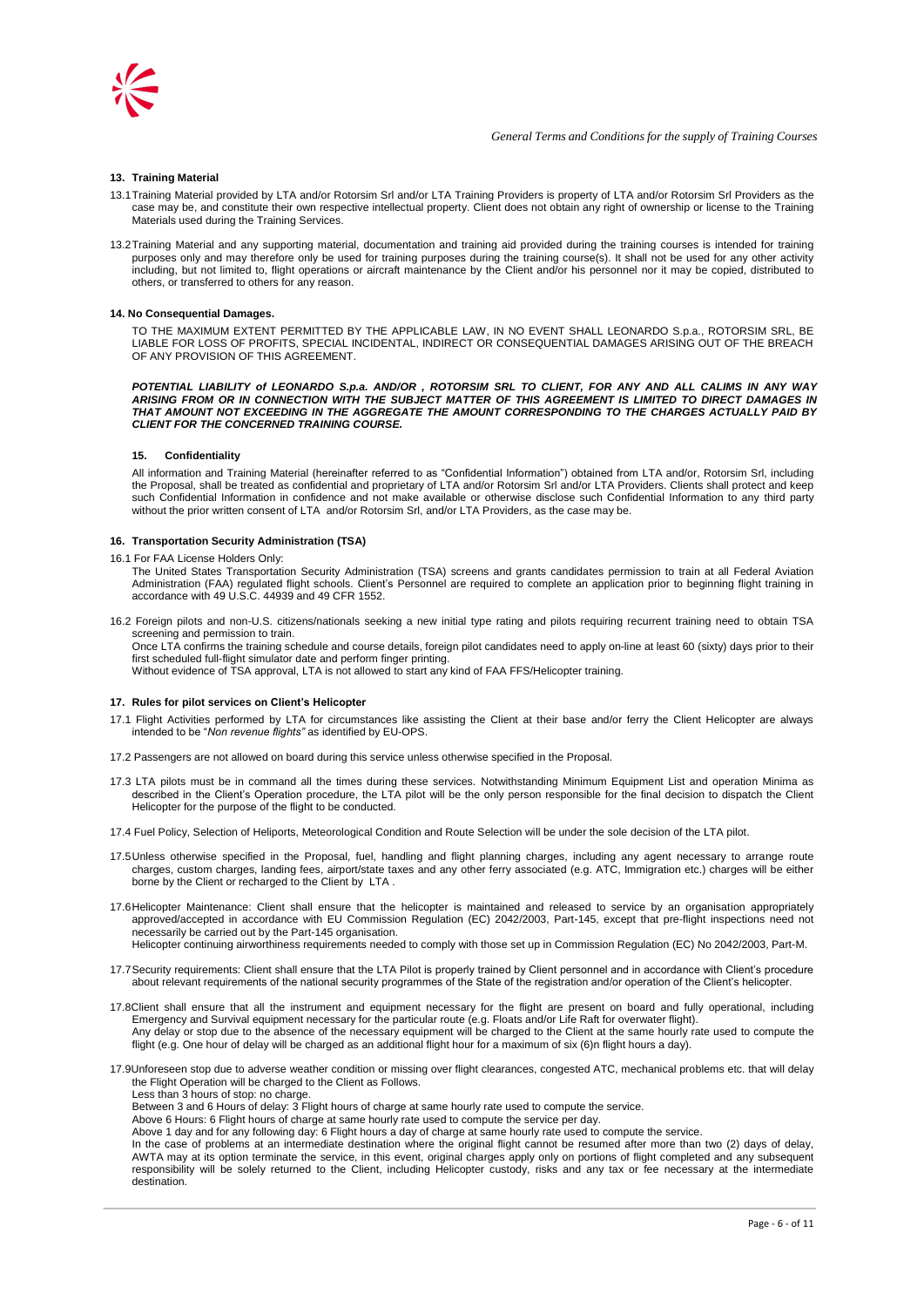

17.10 Flying, Duty and rest Period

The limits of employment for the instructor pilots are linked both to flight and duty time. In particular, an AWTA pilot will not be employed for more than:

- 6 FH in 24h
- $10$  FH in 48h
- 25 FH in 7 days
- 85 FH in 30 days

In the same way, a pilot instructor will not be employed for more than 13h per day, always respecting normal limits to the weekly rest time.

Concerning the rest period, an LTA Instructor Pilot cannot be employed if:

- He/She has not rested for 12 hours from the last duty activity
- He/She has not rested for 24 hours for each 6 consecutive service days or 48 hours each 7 consecutive service days
- 17.11 If needed, the Client will be responsible to provide all the required Ground and Flight qualified Personnel for supporting the training and flight activities at his own base.

During the assignment period for Client assistance at Client"s premises, the LTA personnel will perform training for operation under simulated conditions and in any case they shall not be involved or conduct real operations. The LTA assigned personnel shall have the right to refuse to perform any mission which might be construed as a real operation.

- 17.12 Within the expiry date of the Proposal but anyway not later than six (6) weeks as of the date the selected Training Service start date, the Client shall also send to LTA a copy of the Helicopter Valid Certificate of Airworthiness and the Certificate of Registration as applicable and ensure that the Helicopter is provided with the following documents on board at all times:
	- The original or a copy of the noise certificate, including an English translation, when a certificate has been issued by the Authority responsible for issuing such certificate;
	- The original or a copy of the Air Operator Certificate, if applicable:
	- The aircraft radio licence; and
	- The original or a copy of the third party liability insurance certificate(s) subject to the provision in section 8 herein.
	- Helicopter technical log
	- Mass and balance documentation

17.13 TRANSPORT OF DANGEROUS GOODS IT IS FORBIDDEN UNDER ALL CIRCUMSTANCES.

### **18. Miscellaneous**

- 18.1Except for "Dry" simulator hours, on ground and in flight Training Service (including simulated flight training) will be conducted by an LTA instructor (or by an instructor deployed by LTA approved subcontractor) in accordance with LTA regulations.
- 18.2Client shall comply with all LTA and/or Rotorsim Srl and/or Subcontractor rules, regulations and policies regarding personal behavior and facility security and safety while at the LTA facilities, as indicated on LTA web site <http://www.leonardocompany.com/customer-support/elicotteri-helicopter/training-solutions/training-academies/academy-italy?WT.ac=Italy> The Client is also invited to be aware of the "Useful information for stay in LTA". Such information may be downloaded from LTA"s brochure (paragraphs 4 and 5). Client accepts to comply with the above mentioned facilities and securities rules, also supplied before commencing training course.
- 18.3LTA must receive electronic copy of students passports, bio data and licenses as per Article 4.5 above before any relevant Training Course start date otherwise Client may be denied access to the relevant Training Course.
- 18.4Both pilots and technicians must proof and provide LTA with the evidence that they meet the pre-requisites required to be enrolled, otherwise they may be denied access to the relevant Training Course.

18.5Unless otherwise mutually agreed, simulator dry hours availability is from 23 pm to 7 a.m.

18.6A digital picture of trainees might be taken on their arrival at LTA premises

18.7 Dry Simulator leasing is limited to authorized Instructor Lessee that needs to comply with the applicable requirement set out in the "Instructor Lessee Initial and Recurrent qualification requirement" set out in the applicable Leonardo Helicopters policy (TIL GEN 12-01)

## **19. Applicable Law and competent Court**

- 19.1This General Terms and Condition shall be interpreted and governed in accordance with the Laws of Italy, with the exclusion of its conflict of law rules.
- 19.2Any dispute arising out of or in connection with the Proposal and/or in any way arising out of or connected with any Training Course provided pursuant to the provisions set forth herein, shall be submitted to the exclusive jurisdiction of Busto Arsizio, (VA), Italy.

#### **20. Compliance with Laws**

Client represents and warrants to LTA and/or ROTORSIM Srl that the technical information (and any related materials) received from LTA and/o ROTORSIM Srl will not be used by any individual or entity of the government of Cuba, Iran, Libya, North Korea, Sudan, or Syria or any other countries for which a comprehensive sanctions program exist. Client also attests that it has no reason to believe that any person receiving training will transfer, export or re-export training techniques or materials to any individual or entity located in, or part of the government of any of the aforementioned countries. Client further certifies that it will not allow any individual or organization listed on the U.S. Department of Treasury's List of "Specially Designated Nationals and Blocked Persons" to use the technical information (and any related materials) received from LTA and/or ROTORSIM Srl. Client further represents and warrants that it is not under the control of, or a national or resident of any embargoed country or a designated national of those countries. This provision shall survive the termination of this Agreement.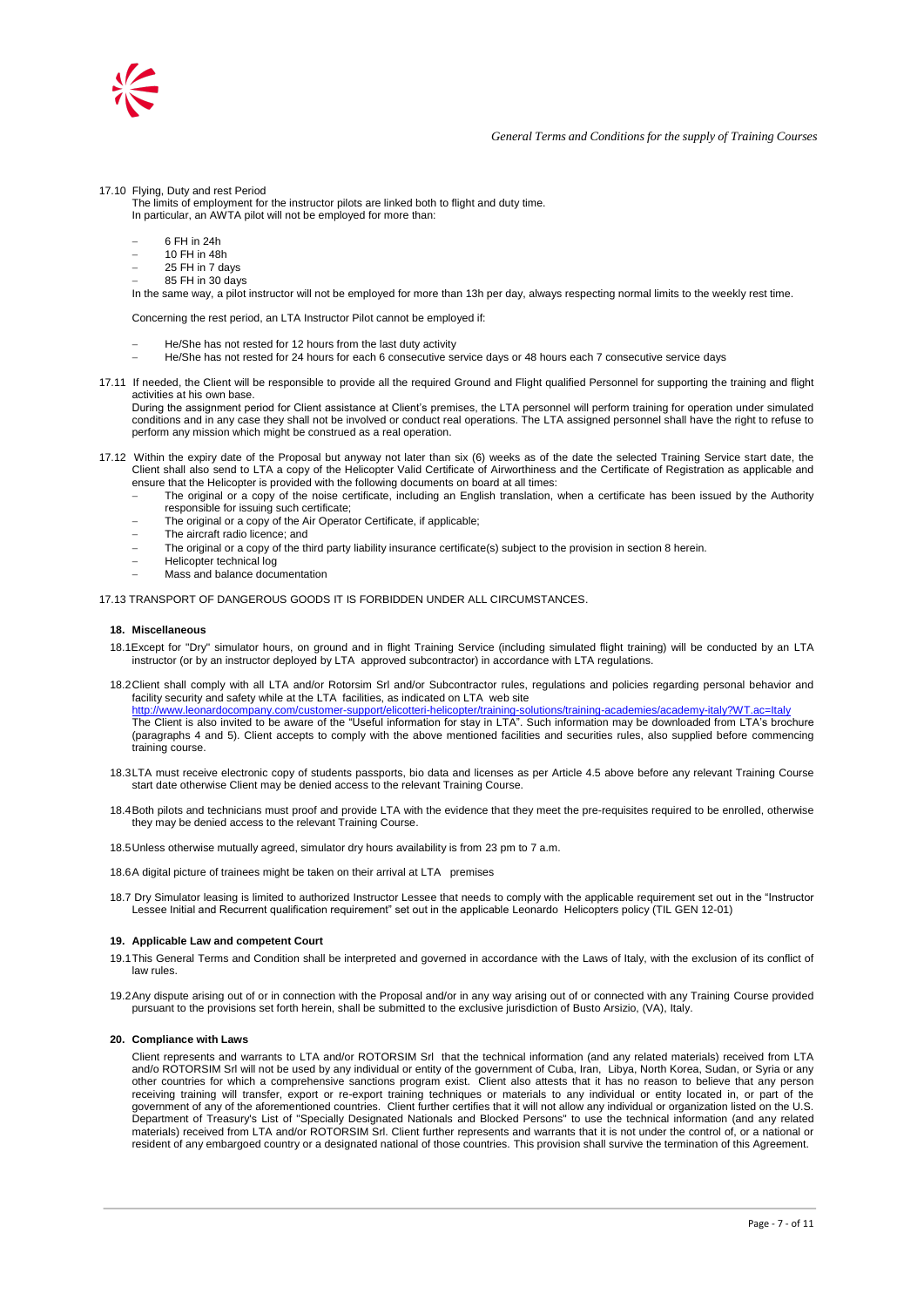

## **21. LTA points of contacts for your Account Management**

For any clarification and/or request, Client shall reach the following contact details referring to geographical areas:

Americas

email[: training.americas.mbx.aw@leonardocompany.com](mailto:training.americas.mbx.aw@leonardocompany.com) phone number: +39 0331 915139

North Europe and Australasia email[: training.nea.mbx.aw@leonardocompany.com](mailto:training.nea.mbx.aw@finmeccanica.com) phone number: +39 0331 915303

South Europe email[: training.sei.mbx.aw@leonardocompany.com](mailto:training.sei.mbx.aw@finmeccanica.com) phone number: +39 0331 915247

East Europe, Russia and Stan Countries email[: training.ers.mbx.aw@leonardocompany.com](mailto:training.ers.mbx.aw@finmeccanica.com) phone number: +39 0331 915049

Africa email[: training.africa.mbx.aw@leonardocompany.com](mailto:training.africa.mbx.aw@finmeccanica.com) phone number: +39 0331 915067

Middle East email[: training.me.mbx.aw@leonardocompany.com](mailto:training.me.mbx.aw@finmeccanica.com) phone number: +39 0331 915313

Far East email[: training.fe.mbx.aw@leonardocompany.com](mailto:training.fe.mbx.aw@finmeccanica.com) phone number: +39 0331 915248

Global Oil and Gas Operators email[: training.go.mbx.aw@leonardocompany.com](mailto:training.go.mbx.aw@finmeccanica.com) phone number: +39 0331 915134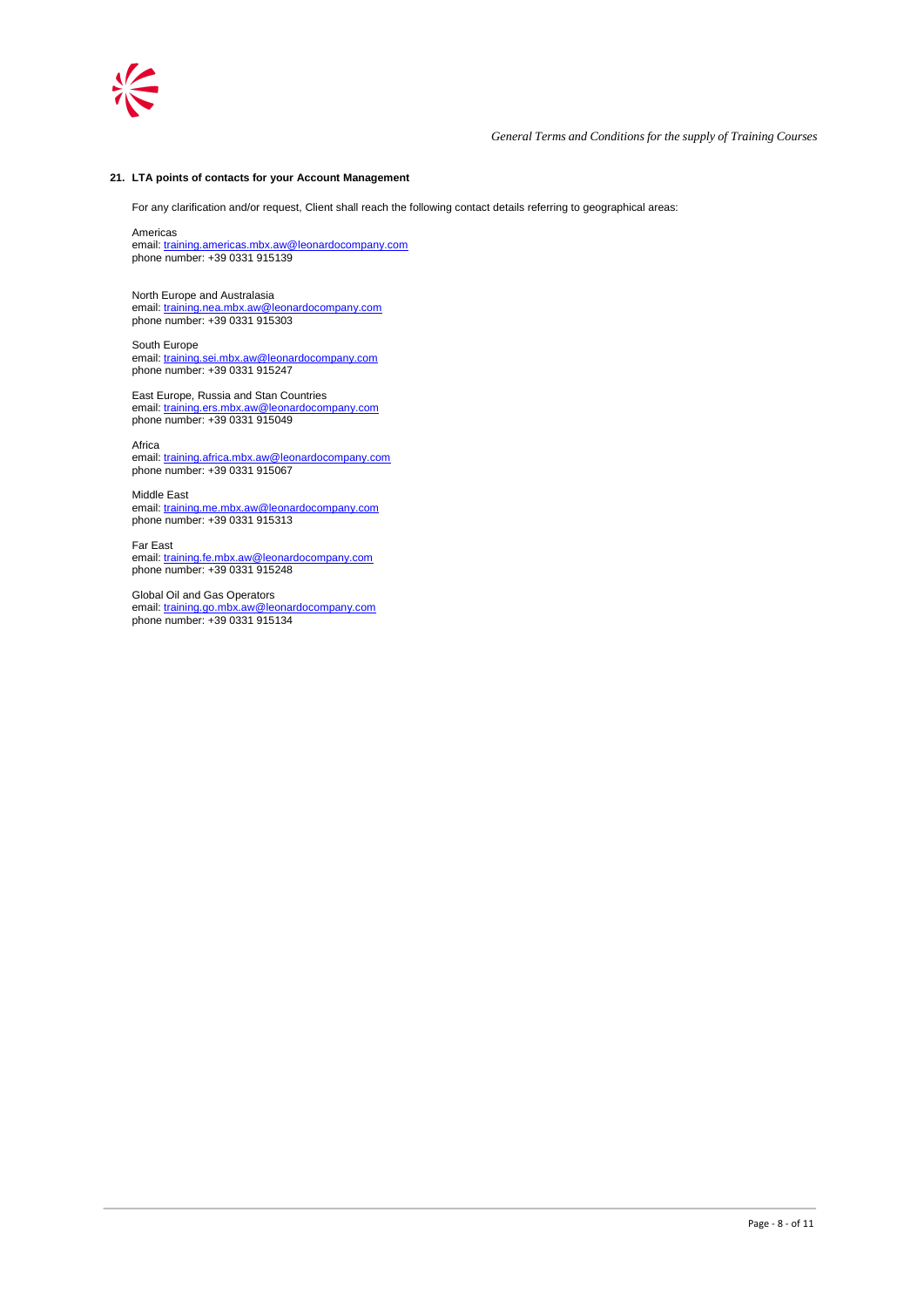*General Terms and Conditions for the supply of Training Courses*

## **Enclosure 1 - PROPOSAL AMENDMENT ACKNOWLEDGEMENT**

| Sender | Addressee | Proposal Amendment Acknowledged |       |
|--------|-----------|---------------------------------|-------|
|        |           | n°                              | dated |

………………….. ............................................................

With the subscription of this Proposal Amendment Acknowledgement, the Client accepts all the provisions of the referenced amended Proposal including its General Terms and Conditions attached thereto.

Within 15 (fifteen) days as of the date of the receipt of the amended Proposal, the Client shall sign and return this Proposal Amendment Acknowledgement to LTA. Failure to comply will result in the expiry of the Proposal or the cancellation of the relevant Training Course as the case may be, without LTA incurring in any liability whatsoever.

Date Client signature Client signature

The Parties recognize that each individual provision of this General Terms and Conditions for the Supply of Training Courses has been fully negotiated between them and found to be suitable to the pursuit of their respective individual interests in the circumstances. However, in accordance with the Italian law (art.1341 and art. 1342 of the Italian Civil Code) if appropriate or helpful to ensure validity, Client specifically accepts with his signature the following provisions: 4.1 – 6.3 – 7.3 – 7.4 – clause 9 – 11.2 – 11.3 – clause 12 – clause 14 – 18.2 – clause 19 - 20.

Date Client signature Client signature

………………….. ............................................................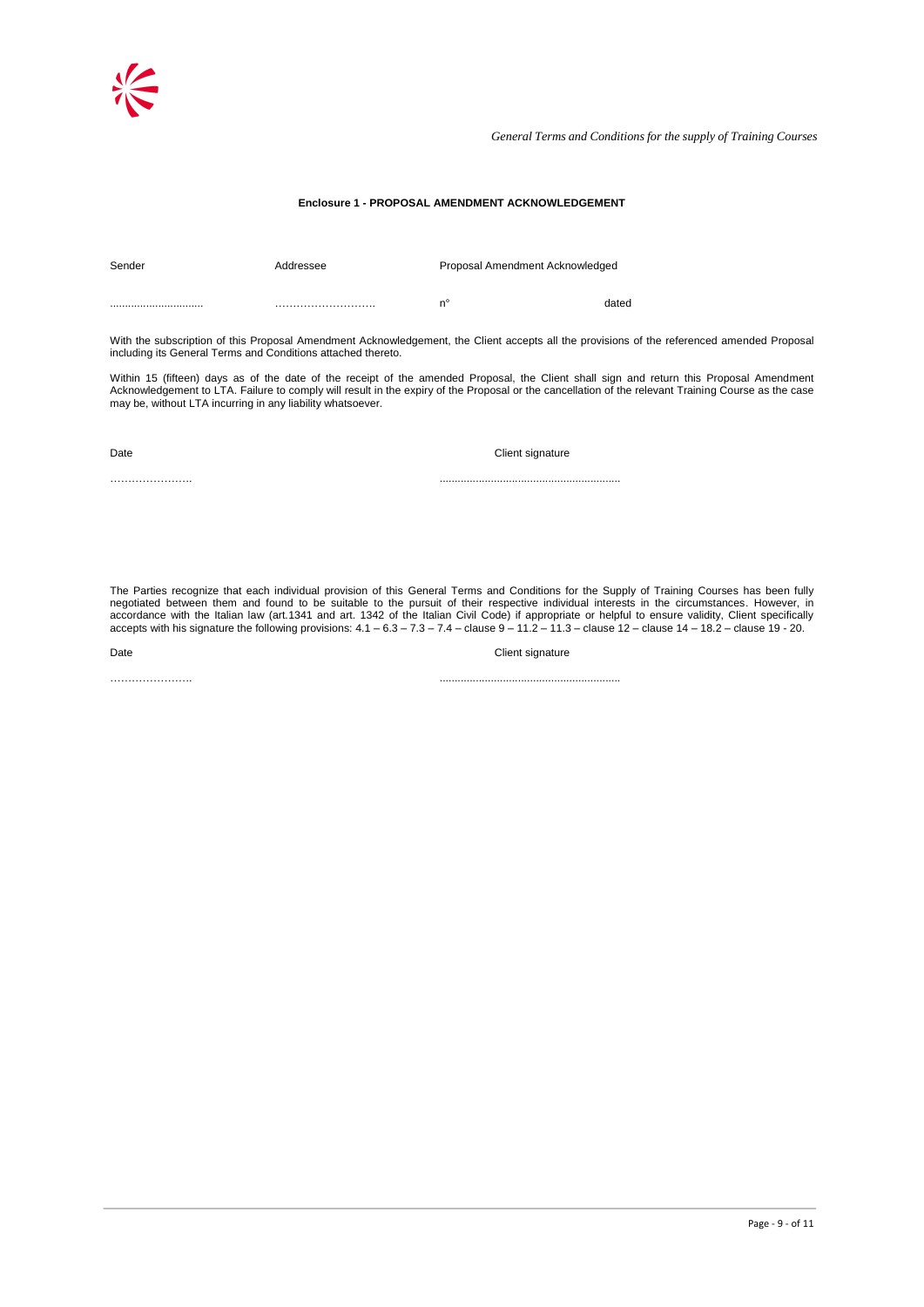

# **Enclosure 2 – CREDIT CARD FORM**

Please debit my Credit Card as follows:

| Credit Card<br>Type:                                                                                                   |                                             |                                                |  | Amount<br>to be<br>debited:             |                      |
|------------------------------------------------------------------------------------------------------------------------|---------------------------------------------|------------------------------------------------|--|-----------------------------------------|----------------------|
| Credit Card<br>Number:                                                                                                 |                                             |                                                |  | $_{\mbox{\small\textsf{CVV}}}$<br>Code: |                      |
| Expiration<br>date<br>$(MM/YY)$ :                                                                                      | MM                                          | YY                                             |  |                                         |                      |
| Name Holder                                                                                                            | Name:                                       | Surname:                                       |  | Date:                                   | $\frac{1}{\sqrt{2}}$ |
| CARDHOLDER SIGNATURE: __________<br>Do you already have an account with LTA?<br>Specify Account Name and Number<br>Yes |                                             |                                                |  |                                         |                      |
| No                                                                                                                     |                                             | Kindly fill in the form below for registration |  |                                         |                      |
| <b>Client Business</b><br>Name:                                                                                        |                                             |                                                |  |                                         |                      |
| Registered<br>office:                                                                                                  | Street:<br>Zip:<br>City:<br>State/Provence: |                                                |  | Country:                                |                      |
| Invoice<br>Addressee (if<br>different form<br>Registered<br>Office):                                                   | Street:<br>Zip:<br>City:<br>State/Provence: |                                                |  | Country:                                |                      |
| VAT Number                                                                                                             |                                             |                                                |  |                                         |                      |